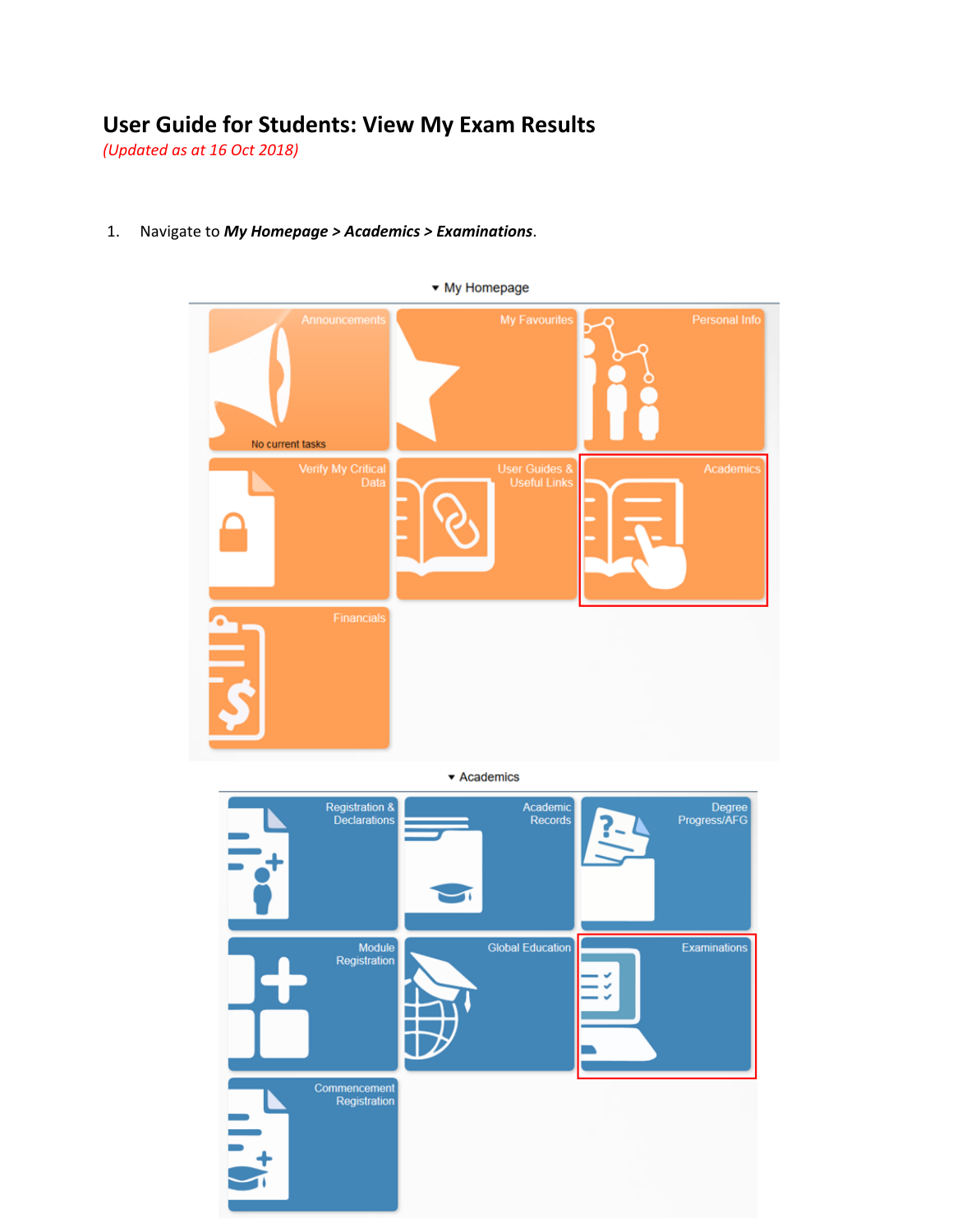2. Click on '**View Exam Results**' from the side menu and select the required term.

| <b>4</b> Academics                                                                  |                                                                            |                                       |                        | <b>Select A Term</b> |                            |                          |       |
|-------------------------------------------------------------------------------------|----------------------------------------------------------------------------|---------------------------------------|------------------------|----------------------|----------------------------|--------------------------|-------|
| View Exam Schedule                                                                  | 2017/2018 Semester 1<br>National University of Singapore                   |                                       |                        |                      |                            |                          |       |
| Subscribe to SMS Notification                                                       | Undergraduate                                                              |                                       |                        |                      |                            |                          |       |
| <b>View Exam Results</b>                                                            | 2016/2017 Semester 1<br>National University of Singapore<br>Non-Graduating |                                       |                        |                      |                            |                          |       |
| Submit S/U Declarations                                                             | 2015/2016 Semester 1<br>National University of Singapore                   |                                       |                        |                      |                            |                          |       |
| View Unofficial Transcript                                                          | Non-Graduating                                                             |                                       |                        |                      |                            |                          |       |
|                                                                                     |                                                                            |                                       |                        |                      |                            |                          |       |
| < Academics                                                                         |                                                                            |                                       | <b>My Exam Results</b> |                      |                            | <b>A</b> Q :             |       |
| NNNNNNNNN NNNNNNNNNN NNNNN                                                          |                                                                            |                                       |                        |                      |                            |                          |       |
| 2017/2018 Semester 1<br>Change<br>National University of Singapore<br>Undergraduate |                                                                            |                                       |                        |                      |                            |                          |       |
| View Exam Schedule                                                                  | <b>Module Grades</b>                                                       |                                       |                        |                      |                            |                          |       |
| Subscribe to SMS Notification                                                       | Module                                                                     | <b>Description</b>                    |                        |                      |                            | <b>Units Taken Grade</b> |       |
| View Exam Results                                                                   | <b>CS1101S</b>                                                             | PROGRAMMING METHODOLOGY               |                        |                      |                            | 5.00 A                   |       |
| Submit S/U Declarations                                                             | CS1231                                                                     | <b>DISCRETE STRUCTURES</b>            |                        |                      |                            | $4.00 A+$                |       |
| View Unofficial Transcript                                                          | DP1001                                                                     | NUS DATA PROTECTION & PDPA GUIDELINES |                        |                      |                            | 0.00 AUD                 |       |
|                                                                                     | <b>MA1101R</b>                                                             | <b>LINEAR ALGEBRA I</b>               |                        |                      |                            | 4.00A                    |       |
|                                                                                     | MA1521                                                                     | CALCULUS FOR COMPUTING                |                        |                      |                            | 4.00A                    |       |
|                                                                                     | UTW1001H                                                                   | EATING RIGHT(S): THE POLITICS OF FOOD |                        |                      |                            | 4.00 S                   |       |
|                                                                                     | Program - Bachelor of Computing                                            |                                       |                        |                      |                            |                          |       |
|                                                                                     |                                                                            |                                       | <b>From Enrollment</b> | From Transfer Credit | <b>Combined Term Total</b> | <b>Cumulative Total</b>  |       |
|                                                                                     | <b>Graded MCs/Units towards CAP</b>                                        |                                       | 17.00                  | 7.00                 | 24.00                      |                          | 24.00 |
|                                                                                     | Graded MCs/Units not for CAP                                               |                                       | 4.00                   |                      | 4.00                       |                          | 4.00  |
|                                                                                     | CAP                                                                        |                                       |                        |                      |                            |                          | 5.00  |
|                                                                                     | <b>Academic Standing Status</b>                                            |                                       |                        | Passed/Proceed       |                            |                          |       |
|                                                                                     | Important Information for undergraduate students:                          |                                       |                        |                      |                            |                          |       |
|                                                                                     | More Details                                                               |                                       |                        |                      |                            |                          |       |
|                                                                                     | <b>Important Notes:</b>                                                    |                                       |                        |                      |                            |                          |       |

3. If you wish to view the exam results of a different term, click the '**Change**' button to select another term.

| < Academics                                                                         |                                     |                                       | <b>My Exam Results</b> |                             |                            | ♠                        | Q |                         |
|-------------------------------------------------------------------------------------|-------------------------------------|---------------------------------------|------------------------|-----------------------------|----------------------------|--------------------------|---|-------------------------|
| NNNNNNNNN NNNNNNNNN NNNNN                                                           |                                     |                                       |                        |                             |                            |                          |   |                         |
| 2017/2018 Semester 1<br>Change<br>National University of Singapone<br>Undergraduate |                                     |                                       |                        |                             |                            |                          |   |                         |
| View Exam Schedule                                                                  | <b>Module Grades</b>                |                                       |                        |                             |                            |                          |   |                         |
| Subscribe to SMS Notification                                                       | Module                              | <b>Description</b>                    |                        |                             |                            | <b>Units Taken Grade</b> |   |                         |
| <b>To View Exam Results</b>                                                         | <b>CS1101S</b>                      | PROGRAMMING METHODOLOGY               |                        |                             |                            | 5.00A                    |   |                         |
| Submit S/U Declarations                                                             | CS1231                              | <b>DISCRETE STRUCTURES</b>            |                        |                             |                            | $4.00 A+$                |   |                         |
|                                                                                     | <b>DP1001</b>                       | NUS DATA PROTECTION & PDPA GUIDELINES |                        |                             |                            | 0.00 AUD                 |   |                         |
| View Unofficial Transcript                                                          | <b>MA1101R</b>                      | <b>LINEAR ALGEBRA1</b>                |                        |                             |                            | 4.00A                    |   |                         |
|                                                                                     | <b>MA1521</b>                       | <b>CALCULUS FOR COMPUTING</b>         |                        |                             |                            | 4.00A                    |   |                         |
|                                                                                     | UTW1001H                            | EATING RIGHT(S): THE POLITICS OF FOOD |                        |                             |                            | 4.00 S                   |   |                         |
|                                                                                     | Program - Bachelor of Computing     |                                       |                        |                             |                            |                          |   |                         |
|                                                                                     |                                     |                                       | <b>From Enrollment</b> | <b>From Transfer Credit</b> | <b>Combined Term Total</b> |                          |   | <b>Cumulative Total</b> |
|                                                                                     | <b>Graded MCs/Units towards CAP</b> |                                       | 17.00                  | 7.00                        | 24.00                      |                          |   | 24.00                   |
|                                                                                     | <b>Graded MCs/Units not for CAP</b> |                                       | 4.00                   |                             | 4.00                       |                          |   | 4.00                    |
|                                                                                     | CAP                                 |                                       |                        |                             |                            |                          |   | 5.00                    |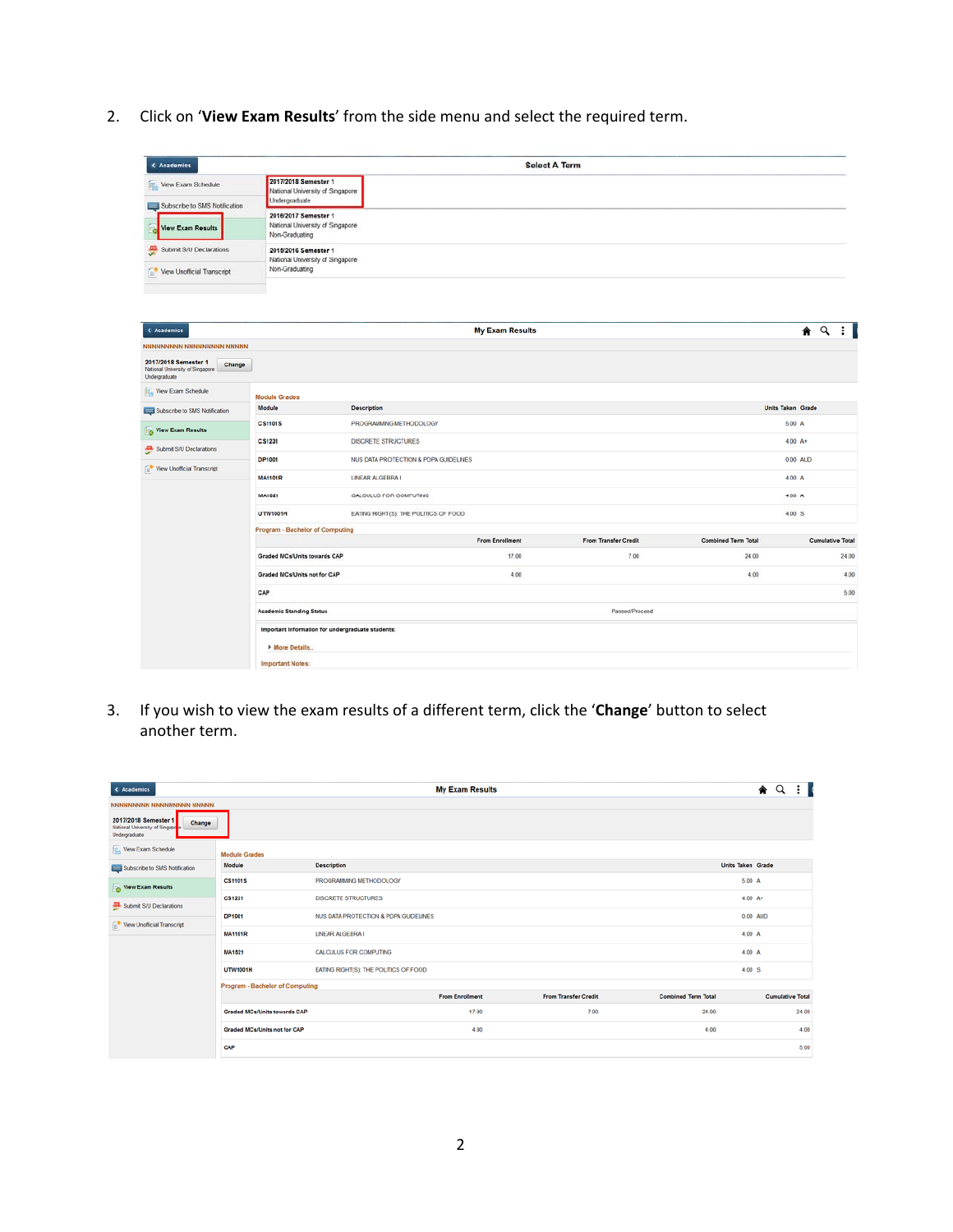4. To subscribe to SMS Service to receive examination results, click on '**Subscribe to SMS Notification**' from the side menu and click the 'Next' button.

| < Academics                   | $\odot$<br><b>Subscribe to SMS Notification</b>                                                                                                                                                                                                                                                            |
|-------------------------------|------------------------------------------------------------------------------------------------------------------------------------------------------------------------------------------------------------------------------------------------------------------------------------------------------------|
| View Exam Schedule            | Important Notes:                                                                                                                                                                                                                                                                                           |
| Subscribe to SMS Notification | 1. This SMS service is only available for the regular semester's examination results release (usually in December for Semester 1 and May for Semester 2). It is not available for the release of examination results of module<br>Special Terms or for period that falls outside of the regular semesters. |
| View Exam Results             | 2. Students who are being blocked from viewing their examination results due to a "Hold" being assigned to them (e.g. because they owed fees or library fines) will not be able to receive their examination results even if t                                                                             |
| Submit S/U Declarations       | service                                                                                                                                                                                                                                                                                                    |
| View Unofficial Transcript    | 3. To subscribe to this SMS service, you must have a Singapore mobile phone number.                                                                                                                                                                                                                        |
|                               | Next                                                                                                                                                                                                                                                                                                       |

Click the Subscribe button to toggle from 'No' to 'Yes' and click 'Confirm'.

| < Academics                   | <b>Subscribe to SMS Notification</b>                                                                                     | $\odot$ |
|-------------------------------|--------------------------------------------------------------------------------------------------------------------------|---------|
| View Exam Schedule            | If the number shown below is incorrect or it is not a Singapore mobile number, please update by clicking the Link below: |         |
| Subscribe to SMS Notification | Mobile Phone Number (Singapore)                                                                                          |         |
| View Exam Results             | 80000000                                                                                                                 |         |
| Submit S/U Declarations       | Yes<br>Subscribe                                                                                                         |         |
| View Unofficial Transcript    | Confirm                                                                                                                  |         |

 To be eligible for this SMS service, you must have a valid Singapore mobile number. If the number displayed on the screen is incorrect or blank, you can update your mobile number by doing the following:

## Update Incorrect Singapore Mobile Phone Number

Click the 'Home' icon at the upper right to bring you back to '**My Homepage**'.

| < My Homepage                 | <b>Subscribe to SMS Notification</b>                                                                                                                                                                                                                                                                       | $\odot$ |
|-------------------------------|------------------------------------------------------------------------------------------------------------------------------------------------------------------------------------------------------------------------------------------------------------------------------------------------------------|---------|
| View Exam Schedule            | Important Notes:                                                                                                                                                                                                                                                                                           |         |
| Subscribe to SMS Notification | 1. This SMS service is only available for the regular semester's examination results release (usually in December for Semester 1 and May for Semester 2). It is not available for the release of examination results of module<br>Special Terms or for period that falls outside of the regular semesters. |         |
| View Exam Results             | 2. Students who are being blocked from viewing their examination results due to a "Hold" being assigned to them (e.g. because they owed fees or library fines) will not be able to receive their examination results even if t                                                                             |         |
| Submit S/U Declarations       | service.                                                                                                                                                                                                                                                                                                   |         |
| View Unofficial Transcript    | 3. To subscribe to this SMS service, you must have a Singapore mobile phone number.                                                                                                                                                                                                                        |         |
|                               | Next                                                                                                                                                                                                                                                                                                       |         |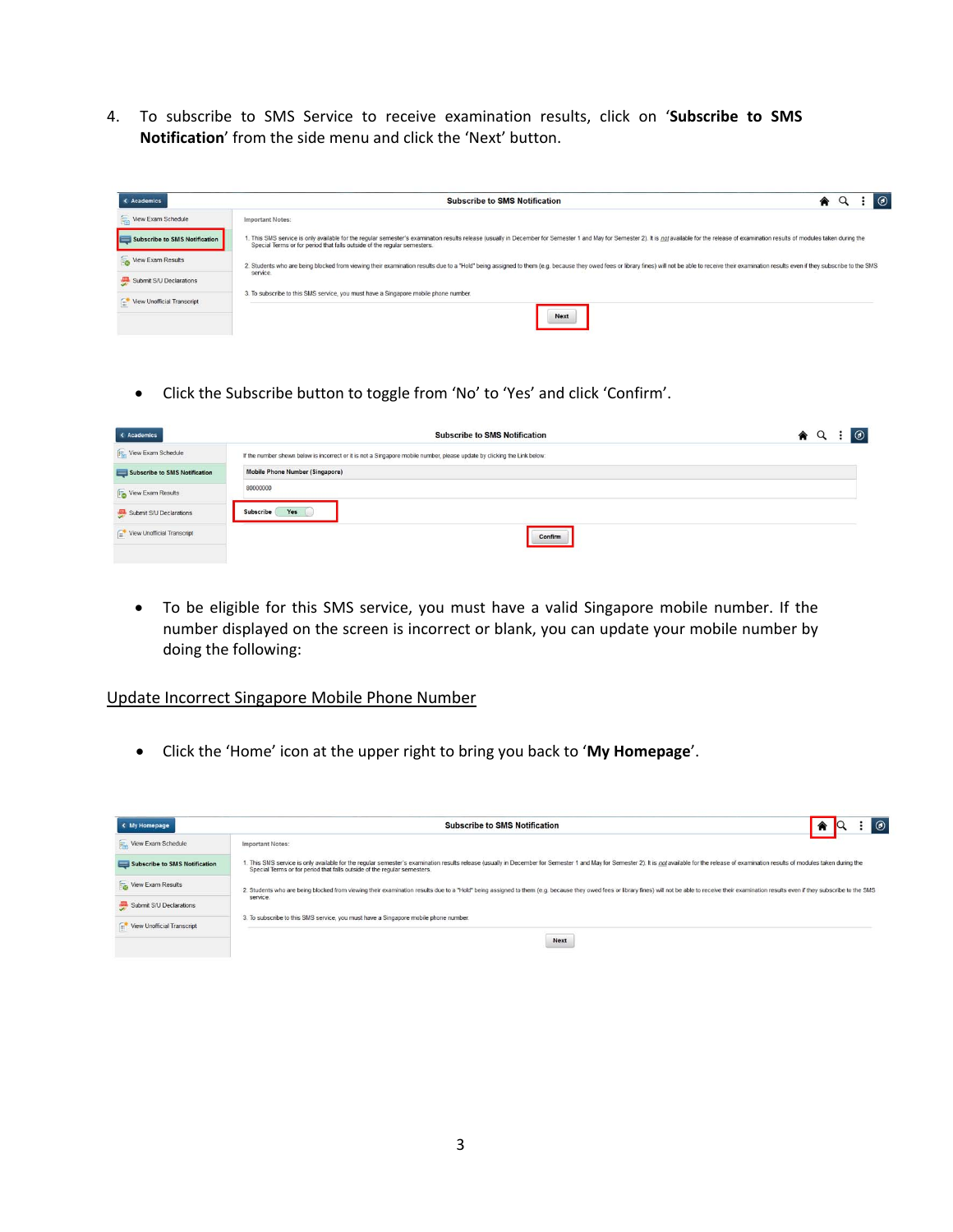Navigate to *My Homepage > Personal Info*



 Click on '**Contact Details**' from the side menu. To update your mobile number, click the '>' button.

| < My Homepage           |                            | <b>Personal Info</b> |            |              | A Q : 0 |
|-------------------------|----------------------------|----------------------|------------|--------------|---------|
| Demographic Information | <b>Contact Details</b>     |                      |            |              |         |
| Names                   | Email                      |                      |            |              |         |
| Contact Details         | Email                      |                      | Type       | Preferred    |         |
| Addresses               | EmailAddrMasked@nus.edu.sg |                      | <b>NUS</b> | $\checkmark$ |         |
| Emergency Contacts      | EmailAddrMasked@nus.edu.sg |                      | Personal   |              |         |
| Payment Address         | Phone                      |                      |            |              |         |
|                         | $\ddot{}$<br>---           |                      |            |              |         |
|                         | Phone                      | Type                 |            | Preferred    |         |
|                         | +65 80000000               | Mobile (Singapore)   |            | $\checkmark$ |         |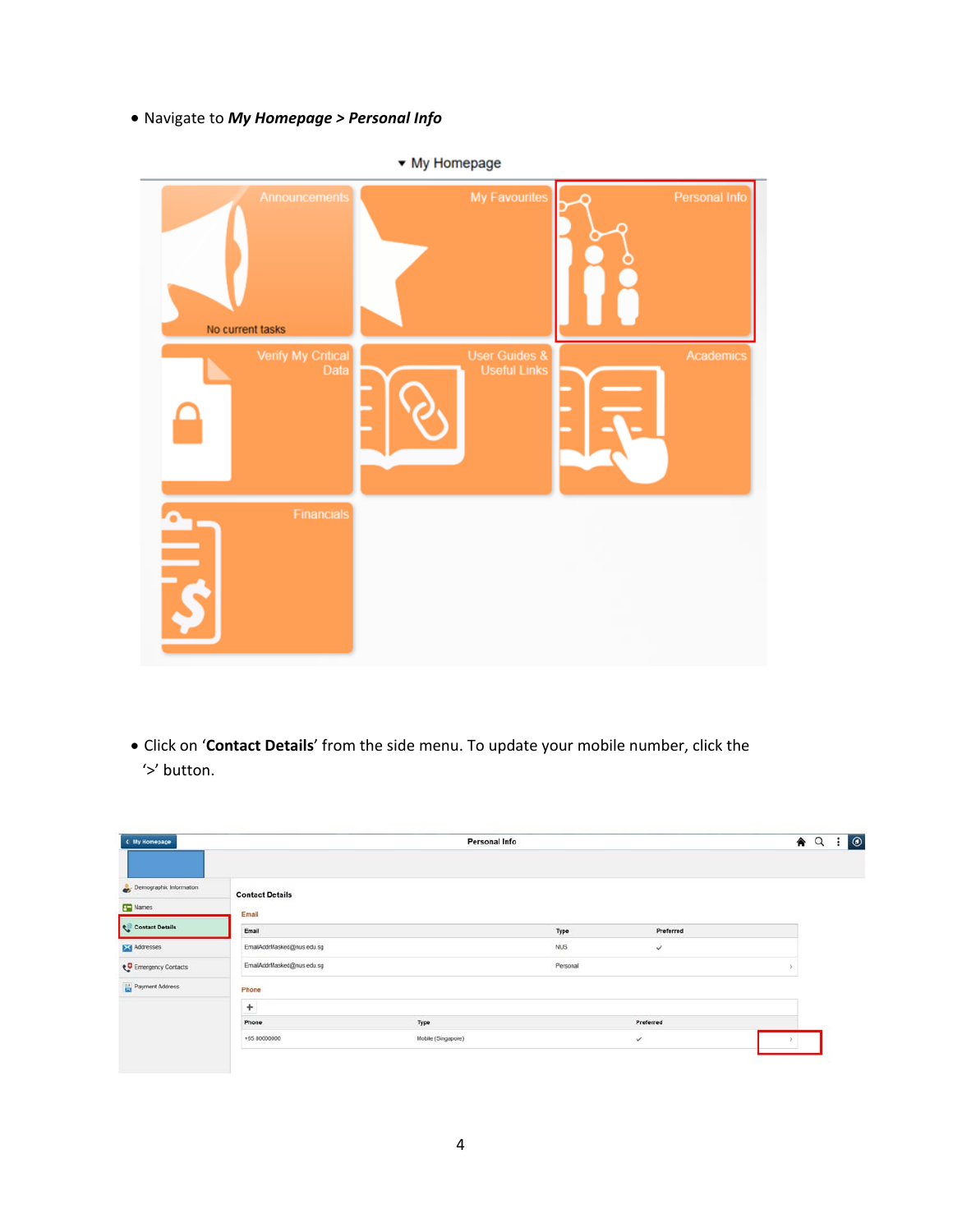Key in your correct mobile number under '**Mobile (Singapore)**' Phone Type and click 'Save'.

| Em<br>Cancel       |                                                     | <b>Add Phone</b>                       | Save |
|--------------------|-----------------------------------------------------|----------------------------------------|------|
| Em<br>Em<br>123    | *Type<br><b>Country Code</b><br><b>Phone Number</b> | Mobile (Singapore -<br>065<br>81234567 |      |
| Soc<br>No S<br>Pho | <b>Extension</b>                                    | <b>V</b> Preferred                     |      |

Your updated mobile number will be displayed.

| Phone        |                    |              |
|--------------|--------------------|--------------|
| $\ddot{}$    |                    |              |
| Phone        | <b>Type</b>        | Preferred    |
| +65 81234567 | Mobile (Singapore) | $\checkmark$ |
| +65 61234567 | Home               |              |

## Add a Singapore Mobile Phone Number

• At the 'Contact Details' page, click the '+' button or the '**Add Phone**' button if there is no existing phone number of any type.

| Phone                                  |      |                        |  |
|----------------------------------------|------|------------------------|--|
| <b><i><u>Property</u></i></b><br>Phone | Type | Preferred              |  |
| +65 61234567                           | Home | $\checkmark$<br>$\sim$ |  |

| Phone                                                                |
|----------------------------------------------------------------------|
| <b>STATISTICS</b><br>the control of<br>No phone numbers are defined. |
| <b>Add Phone</b>                                                     |